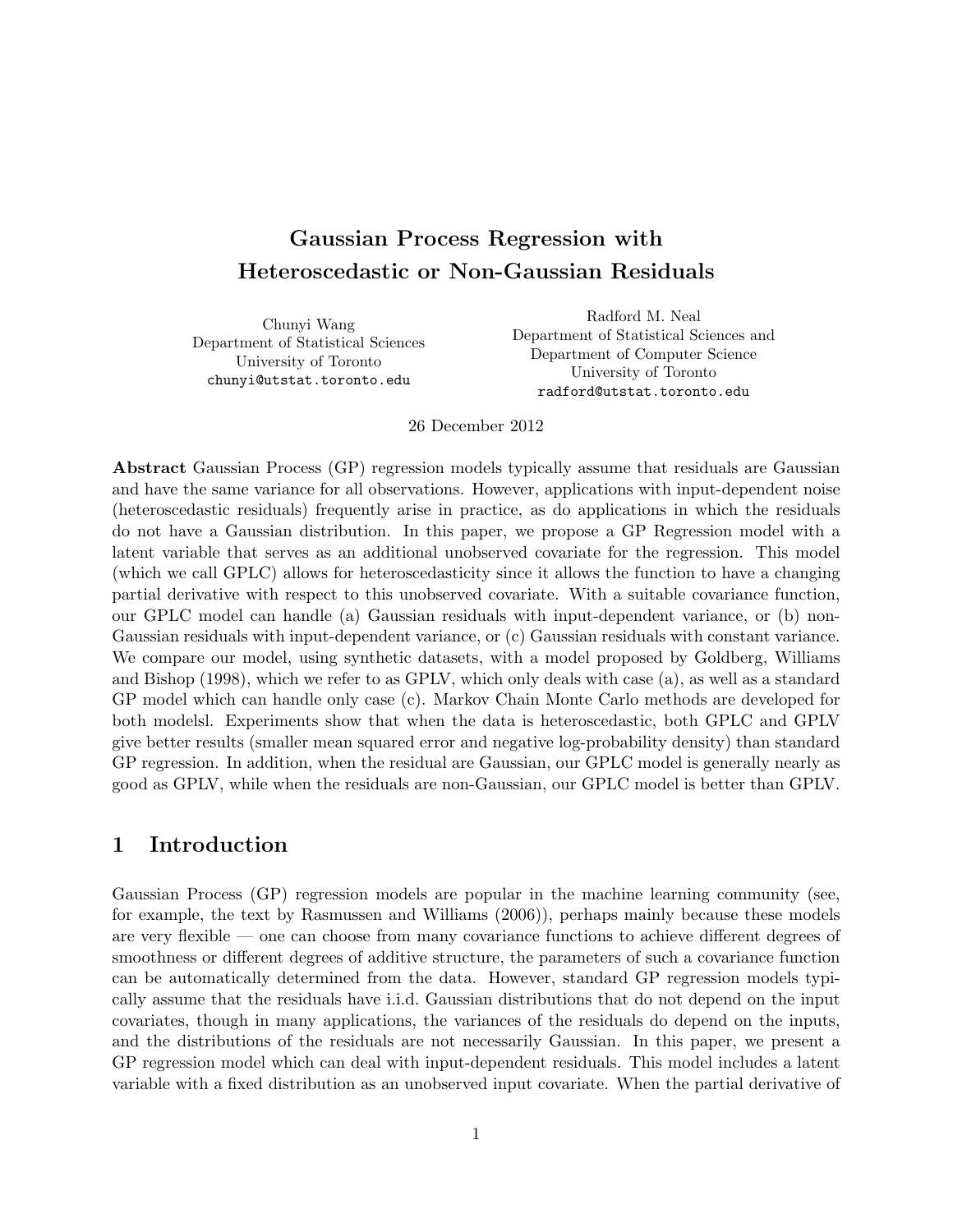the response with respect to this unobserved covariate changes across observations, the variance of the residuals will change. When the latent variable is transformed non-linearly, the residuals will be non-Gaussian. We call this the "Gaussian Process with a Latent Covariate" (GPLC) regression model.

In Section 2 below, we give the details of this model as well as the standard GP model ("STD") and a model due to Goldberg, Williams and Bishop (1998), which we call the "Gaussian Process regression with a Latent Variance" (GPLV) model, and we discuss the relationships/equivalencies between these models. We describe computational methods in Section 3, and present the results of these models on various synthetic datasets in Section 4.

### 2 The models

We look at non-linear regression problems, where the aim is to find the association between a vector of covariates x and a response y using n observed pairs  $(x_1, y_1), ..., (x_n, y_n)$ , and then make predictions for  $y_{n+1}, y_{n+2}, \dots$  corresponding to  $x_{n+1}, x_{n+2} \dots$ 

$$
y_i = f(x_i) + \epsilon_i \tag{1}
$$

The covariate  $x_i$  is a vector of length p, and the correspoding response  $y_i$  is a scalar.

#### 2.1 The standard GP regression model

In the standard Gaussian process regression model The random residuals,  $\epsilon_i$ 's, are assumed to have i.i.d. Gaussian distributions with mean 0 and constant variance  $\sigma^2$ .

Bayesian GP models assume that the noise-free function  $f$  comes from a Gaussian Process which has prior mean function zero and some specified covariance function. Note that a zero mean prior is not a requirement — we could specify a non-zero prior mean function  $m(x)$  if we have a priori knowledge of the mean structure. Using a zero mean prior just reflects our prior knowledge that the function is equally likely to be positive or negative. It doesn't mean we believe the actual function will have an average over its domain of zero.

The covariance functions can be fully-specified functions, but common practice is to specify a covariance function with unknown hyperparameters, and then estimate the hyperparameters from the data. Given the values of the hyperparameters, the responses,  $y$ , in a set of cases have a multivariate Gaussian distribution with zero mean and a covariance matrix given by

$$
Cov(y_i, y_j) = K(x_i, x_j) + \delta_{ij}\sigma^2
$$
\n(2)

where  $\delta_{ij} = 0$  when  $i \neq j$  and  $\delta_{ii} = 1$ , and  $K(x_i, x_j)$  is the covariance function of f. Any function that always leads to a positive semi-definite covariance matrix can be used as a covariance function. One example is the squared exponential covariance function with isotropic length-scale:

$$
K(x_i, x_j) = c^2 + \eta^2 \exp\left(-\frac{\|x_i - x_j\|^2}{\rho^2}\right)
$$
 (3)

Where c is a suitably chosen constant, and  $\eta$ ,  $\rho$  and  $\sigma$  are hyperparameters.  $\eta^2$  is sometimes referred to as the "signal variance", which controls the magnitude of variation of  $f$ ;  $\sigma^2$  is the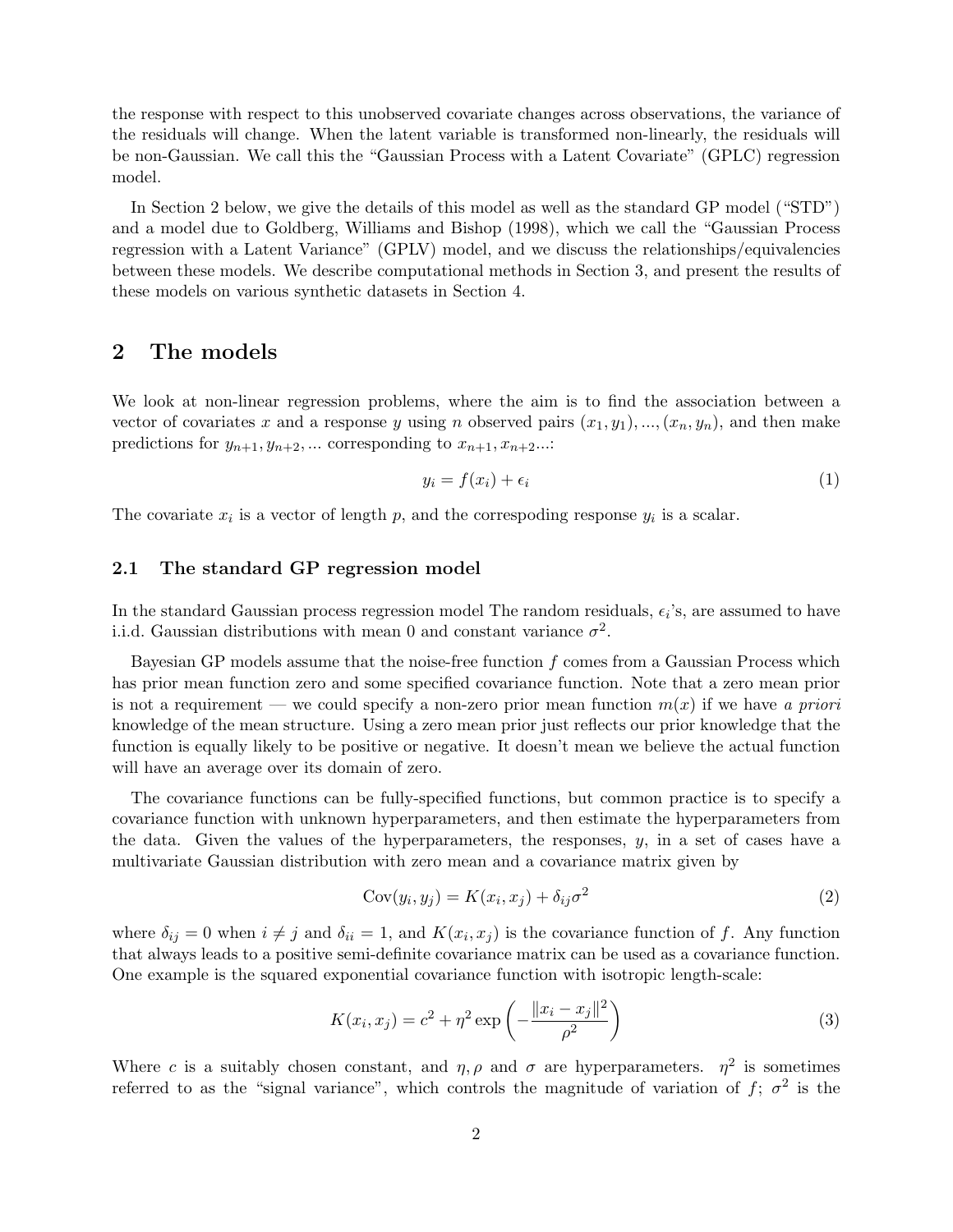residual variance;  $\rho$  is the length scale parameter for the input covariates. We can also assign a different length scale parameter to each covariate, which leads to the squared exponential covariance function with automatic relevance determination (ARD):

$$
K(x_i, x_j) = c^2 + \eta^2 \exp\left(-\sum_{k=1}^p \frac{(x_{ik} - x_{jk})^2}{\rho_k^2}\right)
$$
 (4)

We will use squared exponential forms of covariance function from  $(3)$  or  $(4)$  in most of this paper.

If the values of the hyperparameters are known, then the predictive distribution of  $y_*$  for a test case  $x_*$  based on observed values  $x = (x_1, ..., x_n)$  and  $y = (y_1, ..., y_n)$  is Gaussian with the following mean and variance:

$$
E(y_*|x, y, x_*) = k^T C^{-1} y \tag{5}
$$

$$
Var(y_*|x, y, x_*) = v - k^T C^{-1} k \tag{6}
$$

In the equations above, k is the vector of covariances between  $y_*$  and each of  $y_1, \ldots, y_n$ , C is the covariance matrix of the observed y, and v is the prior variance of  $y_*$ , which is Cov $(y_*, y_*)$  from (2).

When the values of the hyperparameters (denoted as  $\theta$ ) are unknown and therefore have to be estimated from the data, we put priors on them (typically independent Gaussian priors on the logarithm of each hyperparameter), and obtain the posterior distribution  $p(\theta|x, y) \propto \mathcal{N}(y|0, C(\theta))p(\theta)$ . The predictive mean of y can then be computed by integrating over the posterior distribution of the hyperparameters:

$$
E(y_*|x, y, x_*) = \int_{\Theta} k(\theta)^T C(\theta)^{-1} y \cdot p(\theta | x, y) d\theta \tag{7}
$$

Letting  $\mathcal{E} = E(y_*|x, y, x_*)$ , the predictive variance is given by

$$
Var(y_*|x, y, x_*) = E_{\theta}[Var(y_*|x, y, x_*, \theta)] + Var_{\theta}[E(y_*|x, y, x_*, \theta)]
$$
\n(8)

$$
= \int_{\Theta} \left[ v(\theta) - k(\theta)^T C(\theta)^{-1} k(\theta) \right] p(\theta | x, y) d\theta + \int_{\Theta} \left[ k(\theta)^T C(\theta)^{-1} y - \mathcal{E} \right]^2 p(\theta | x, y) d\theta
$$

#### 2.2 A GP regression model with a latent covariate

In this paper, we consider adding a latent variable w into the model as an unobserved input. The regression equation then becomes

$$
y_i = g(x_i, w_i) + \zeta_i. \tag{9}
$$

In this setting, the latent value  $w_i$  has some known random distribution, the same for all i. If we view  $g(x_i, w_i)$  as a function of  $x_i$  only, its value is random, due to the randomness of  $w_i$ . So g is not the regression function giving the expected value of y for a given value of  $x$  — that is given by the averge value of g over all w, which we write as  $f(x) = E(y|x)$ :

$$
f(x) = \int g(x, w)p(w)dw
$$
\n(10)

where  $p(w)$  is the probability density of w. Note that (10) implies that the term  $\zeta_i$ , which we assume has i.i.d. Gaussian distribution with constant variance, is not the real residual of the regression. since

$$
\zeta_i = y_i - g(x_i, w_i) \neq y_i - f(x_i) = \epsilon_i
$$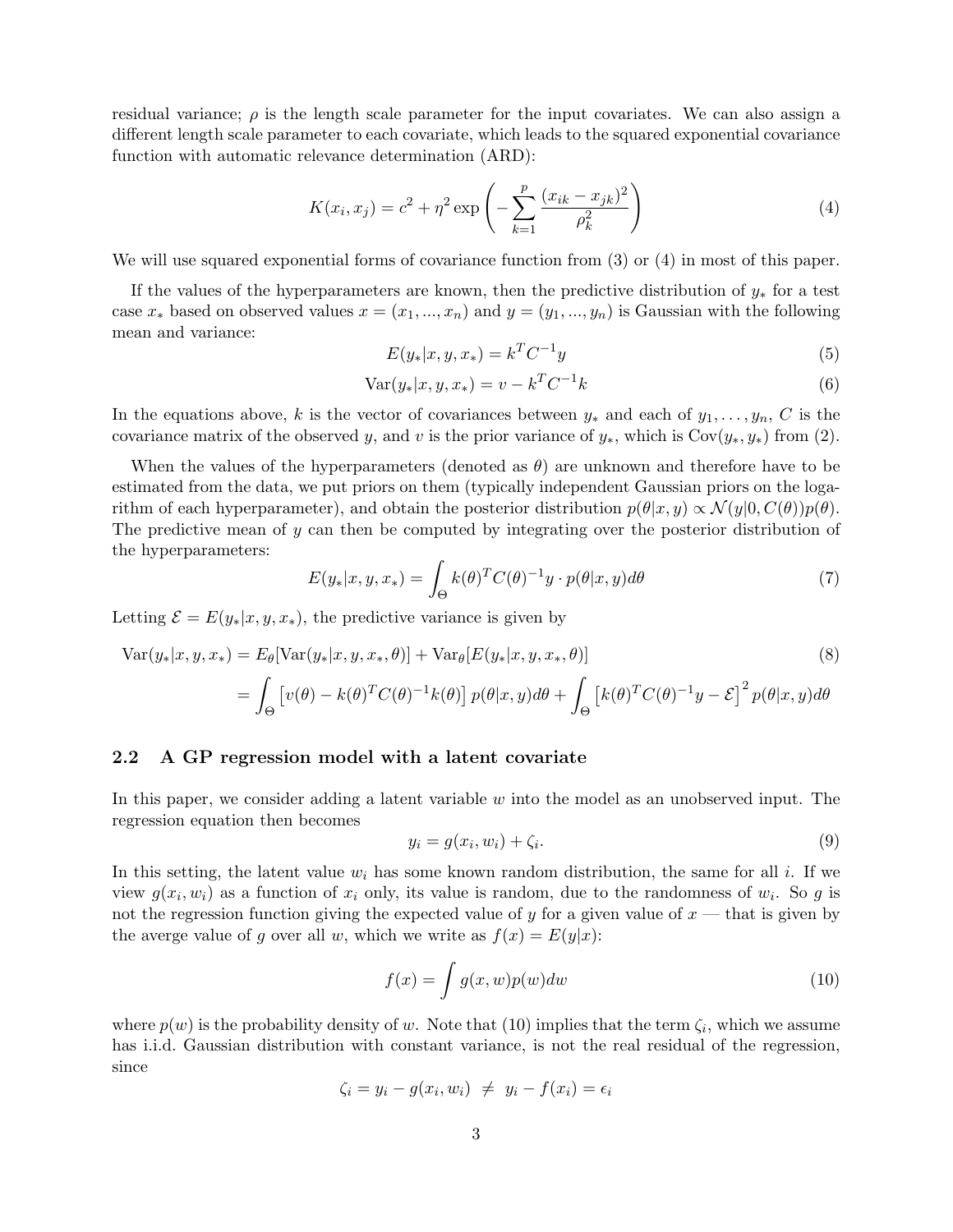where  $\epsilon_i$  is the true residual. We put  $\zeta_i$  in the regression for two reasons. First, the covariance function for g can sometimes produce nearly singular covariance matrices, that are computationally non-invertible because of round-off error. Adding a small diagonal term can avoid the computational issue without significantly changing the properties of the covariance matrix. Secondly, the function  $q$ will produce a probability density function for  $\epsilon$  that has singularities at points where the derivative of  $g$  with respect to  $w$  is zero, which is probably not desired in most applications. Adding a jitter term  $\zeta_i$  smooths away such singularities.

We will model  $g(x, w)$  using a GP with a squared exponential covariance function with ARD, for which the covariance between training cases i and j, with latent values  $w_i$  and  $w_j$ , is

$$
Cov(y_i, y_j) = K((x_i, w_i), (x_j, w_j)) + \sigma^2 \delta_{ij}
$$
  
=  $c^2 + \eta^2 \exp\left(-\sum_{k=1}^p \frac{(x_{ik} - x_{jk})^2}{\rho_k^2} - \frac{(w_i - w_j)^2}{\rho_{p+1}^2}\right) + \sigma^2 \delta_{ij}$  (11)

We choose independent standard normals as the distributions for  $w_1, ..., w_n$ . The mean for the  $w<sub>i</sub>$  is chosen to be zero because the squared exponential function is stationary, and hence only the difference between  $w_i$  and  $w_j$  matters. The variance of the  $w_i$  is fixed at 1 because the effect of a change of scale of  $w_i$  can be achieved instead by a change in the length scale parameter  $l_{p+1}$ .

We write  $p(w)$  for the density for the vector of latent variables w, and  $p(\theta)$  for the prior density of all the hyperparameters (denoted as a vector  $\theta$ ). The posterior joint density for the latent variables and the hyperparameters is

$$
p(w, \theta | x, y) = \mathcal{N}(y | 0, C(\theta, w)) p(w) p(\theta)
$$
\n(12)

where  $\mathcal{N}(a|\mu, \Sigma)$  denotes the probability density of a multivariate Gaussian distribution with mean  $\mu$  and covariance matrix Σ, evaluated at a.  $C(\theta, w)$  is the covariance matrix of y, which depends on  $\theta$  and  $w$ .

The prediction formulas for GPLC models are similar to (7) and (8). In addition to averaging over the hyperparameters, we also have to average over the posterior distribution of the latent variables  $w = (w_1, \ldots, w_n)$ :

$$
E(y_*|x, y, x_*) = \int_{\mathcal{W}} \int_{\Theta} k(\theta, w, w_*)^T C(\theta, w)^{-1} y p(\theta, w | x, y) d\theta dw \tag{13}
$$

$$
\text{Var}(y_*|x, y, x_*) = E_{\theta, w}[\text{Var}(y_*|x, y, x_*, \theta, w)] + \text{Var}_{\theta, w}[E(y_*|x, y, x_*, \theta, w)] \tag{14}
$$
\n
$$
= \int_{\mathcal{W}} \int_{\Theta} \left[ v(\theta, w_*) - k(\theta, w, w_*)^T C(\theta, w)^{-1} k(\theta, w, w_*) \right] p(w, \theta | x, y) d\theta dw dw_*
$$
\n
$$
+ \int_{\mathcal{W}} \int_{\Theta} \left[ k(\theta, w, w_*)^T C(\theta, w)^{-1} y - \mathcal{E} \right]^2 p(w, \theta | x, y) d\theta dw dw_*
$$

where  $\mathcal{E} = E(y_*|x, y, x_*)$ 

Note that the vector of covariances of the response in a test case with the responses in training cases, written as  $k(\theta, w)$  in (13) and (14), depends on,  $w_*,$  the latent value for the test case. Since we do not observe  $w_*,$  we randomly draw values from the prior distribution of  $w_*,$  compute the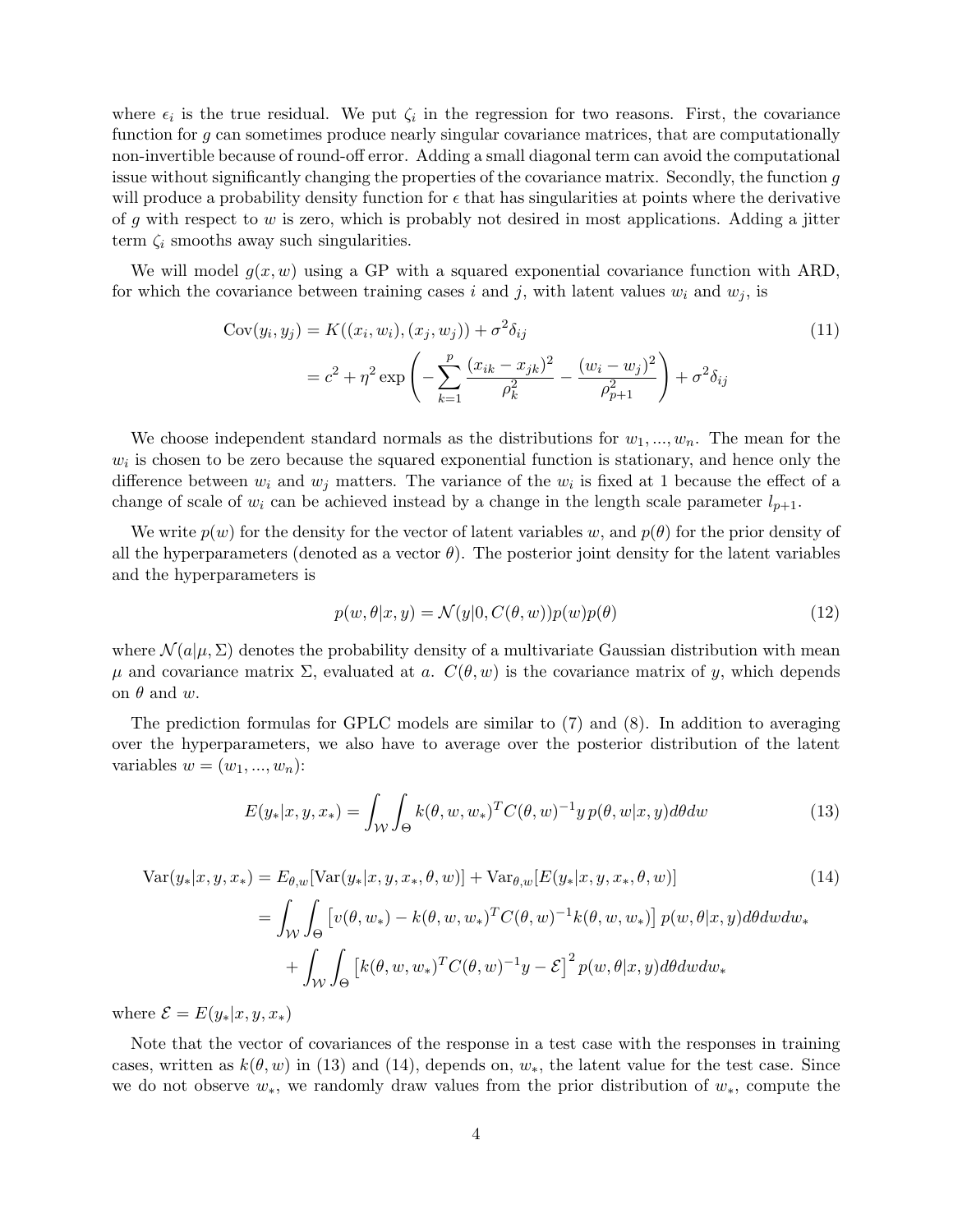

Figure 1: How GPLC can produce a non-Gaussian distribution of residuals.

corresponding expectation or variance and take the average. Similarly, the prior variance for the response in a test case, written  $v(\theta, w_*)$  above, depends in general on  $w_*$  (though not for the squared exponential covariance function that we use in this paper).

To see that this model allows residual variances to depend on x, and that the residuals can have non-Gaussian distributions, we compute the Taylor-expansion of  $g(x, w)$  at  $w = 0$ :

$$
g(x, w) = g(x, 0) + g'_2(x, 0)w + \frac{w^2}{2}g''_2(x, 0) + \dots
$$
\n(15)

where  $g'_2$  and  $g''_2$  denotes the first and second order partial derivatives of g with respect to its second argument  $(w)$ . If we can ignore the second and higher order terms, i.e. the linear approximation is good enough, then the response given  $x$  is Gaussian, and

$$
Var[g(x, w)] \approx 0 + [g_2'(x, 0)]^2 Var(w) = [g_2'(x, 0)]^2
$$
\n(16)

which depends on x when  $g'_2(x,0)$  depends on x (which usually is the case when g is drawn from a GP prior). Thus in this case, the model produces Gaussian residuals with input-dependent variances.

If the high-order terms in (15) cannot be ignored, then the model will have non-Gaussian, inputdependent residuals. For example, consider  $g(x, w) = (x + w)^2$ , where the second order term in w clearly cannot be ignored. Conditional on  $x, g(x, w)$  follows a non-central Chi-Squared distribution. Figure 1 illustrates that at  $x = 2$ , an unobserved normally distributed input w translates into a non-Gaussian output y. Note that for demonstration purposes the density curves of  $w$  and  $y$  are not to scale (since the scales on the x-axis and y-axis are different).

Figure 2 illustrates how an unobserved covariate can produce heteroscedasticity. The data in the left plot are generated from a GP, with  $x_i$  drawn uniformly from [0,5] and  $w_i$  drawn from  $N(0, 1)$ . The hyperparameters of the squared exponential covariance function were set to  $\eta = 3$ ,  $\rho_x = 0.8$ , and  $\rho_w = 3$ . Supposing we only observe  $(x, y)$ , the data is clearly heteroscedastistic, since the spread of y against x changes when x changes. For instance, the spread of y looks much bigger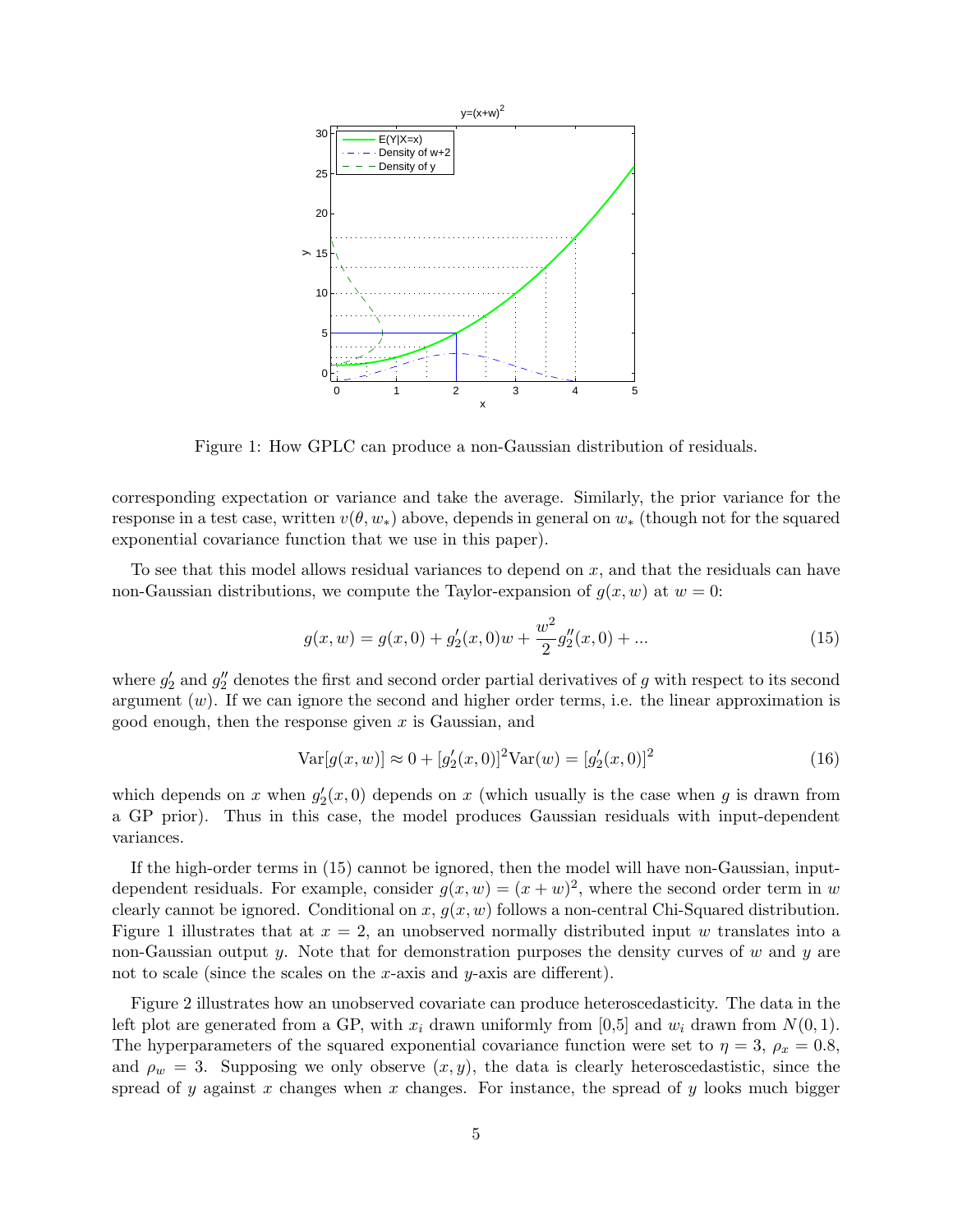

Figure 2: Heteroscedasticity produced by an unobserved covariate. The left plot shows a sample of x and y from the GP prior, with w not shown. The right plot shows 19 dashed curves of  $g(x_i, w_i)$ (for the same g as on the left) where the  $w_i$  are fixed to the same value, equal to the 5*i*th percentile of the standard normal for the ith curve (i.e. 1 to 19).

when x is around 1.8 than it is when x is near 3.5. We also notice that the distribution of the residuals can't be Gaussian, as, for instance, we see strong skewness near  $x = 5$ . These plots show that if an important input quantity is not observed, the function values based only on the observed inputs will in general be heteroscedastic, and non-Gaussian (even if the noise term  $\zeta_i$  is Gaussian).

Note that although an unobserved input quantity will create heteroscedasticity, our model can work well even if no such quantity really exists. The model can be seen as just using the latent variable as a mathematical trick, to produce changing residual variances. Whether or not there really exists an unobserved input quantity doesn't matter (though in practice, unobserved quantities often do exist).

#### 2.3 A GP regression model with a latent variance

Goldberg, Williams and Bishop (1998) proposed a GP treatment of regression with input-dependent residuals. In their scheme, a "main" GP models the mean of the response just like a standard GP regression model, except the residuals are not assumed to have constant variance — a secondary GP is used to model the logarithm of the standard deviation of the noise, which depends on the input. The regression equation looks the same as in (1):

$$
y_i = f(x_i) + \epsilon_i \tag{17}
$$

but the residuals  $\epsilon_1, \ldots \epsilon_n$  are do not have the same variance — instead, the logarithm of the standard deviation  $z_i = \log SD[\epsilon(x_i)]$  depends on  $x_i$  through:

$$
z_i = r(x_i) + J_i \tag{18}
$$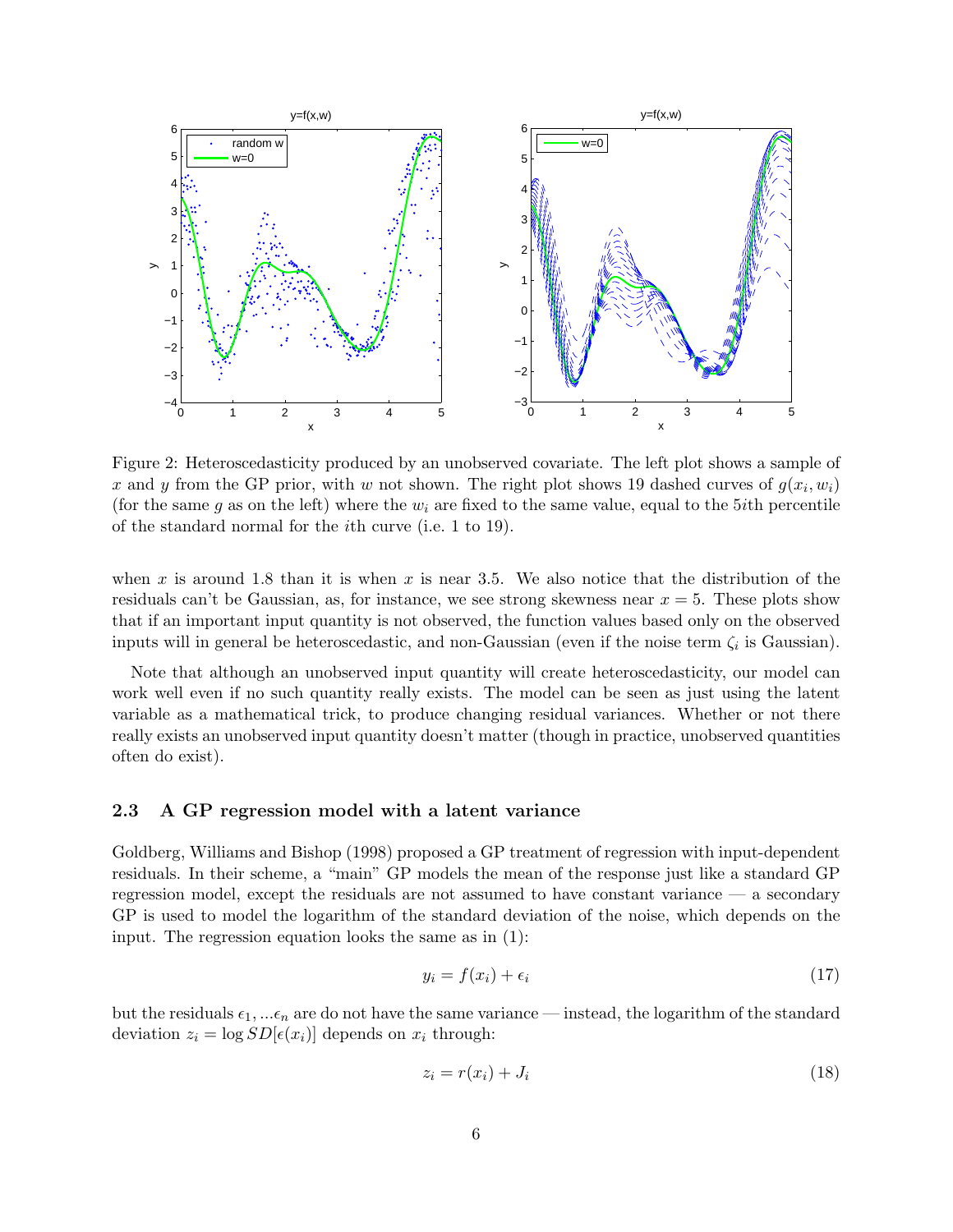$f(x)$  and  $r(x)$  are both given (independent) GP priors, with zero mean and covariance functions  $C_y$  and  $C_z$ , which have different hyperparameters (e.g.  $(\eta_y, \rho_y)$  and  $(\eta_z, \rho_z)$ ).  $J_i$  is a Gaussian "jitter" term (see Neal, 1997) which has i.i.d. Gaussian distribution with zero mean and standard deviation  $\sigma_J$  (a preset constant, usually a very small number, e.g.  $10^{-3}$ ). Writing  $x = (x_1, ..., x_n)$ ,  $y = (y_1, ..., y_n), \theta_y = (\eta_y, \rho_y), \theta_z = (\eta_z, \rho_z), \text{ and } z = (z_1, ..., z_n),$  the posterior density function of the latent values and the hyperparameters is

$$
p(\theta_y, \theta_z, z | x, y) \propto p(y | x, z, \theta_y) p(z | x, \theta_z) p(\theta_y, \theta_z) \propto \mathcal{N}(y | 0, C_y(\theta_y, z)) \mathcal{N}(z | 0, C_z(\theta_z)) p(\theta_y, \theta_z) \tag{19}
$$

where  $C_y$  is the covariance matrix for y (for the "main" GP),  $C_z$  is the covariance matrix for z (for the "secondary" GP) and  $p(\theta_y, \theta_z)$  represents the prior density for the hyperparameters (typically independent Gaussian priors for their logarithms). The predictive mean can be computed in a similar fashion as the prediction of GPLC, but instead of averaging over  $w$ , we average over z. To compute the covariance vector k, we need the value of  $z_{n+1}$ , which we can sample from  $p(z_{n+1}|z_1, ..., z_n).$ 

Alternatively, instead of using a GP to model the logarithm of the residuals standard deviations, we can set the standard deviations to the absolute values of a function modeled by a GP. That is, we let  $SD(\epsilon_i) = |z_i|$ , with  $z_i = r(x_i)$ . So the regression model can be written as

$$
y_i = f(x_i) + r(x_i)u_i \tag{20}
$$

where  $u_i \stackrel{\text{iid}}{\sim} N(0, 1)$ .

This is similar to modeling the log of the standard deviation with a GP, but it does allow the standard devaition,  $|z_i|$ , to be zero, whereas  $\exp(z_i)$  is always positive, and it is less likely to produce extremely large values for the standard deviation of a residual. A more general approach is taken by Wilson and Ghahramani (2010), who use a parameterized function to map values modeled by a GP to residual variances, estimating the parameters from the data.

In the original paper by Goldberg et. al., a toy example was given where the hyperparameters are all fixed, with only the latent values sampled using MCMC. In this paper, we will take a full Bayesian approach, where both the hyperparameters and the  $z$  values are sampled from (19). In addition, we will discuss fast computation methods for this model in Section 3.

#### 2.4 Relationships between GPLC and other models

We will show in this section that GPLC can be equivalent to the a standard GP regression model or a GPLV model, when the covariance function is suitably specified.

Suppose the function  $g(x, w)$  in (9) has the form

$$
g(x_i, w_i) = h(x_i) + \sigma w_i \tag{21}
$$

where  $w_i \sim N(0, 1)$ . If we only observe  $x_i$  but not  $w_i$ , then (21) is a regression problem with unknown i.i.d. Gaussian residuals with mean 0 and variance  $\sigma^2$ , which is equivalent to the standard GP regression model  $(1)$ , if we give a GP prior to h. If we specify a covariance function that produces such a  $g(x, w)$ , then if we set  $\zeta_i = 0$  (or equivalently, the hyperparameter  $\sigma^2 = \text{Var}(\zeta_i) = 0$ ), our GPLC model will be equivalent to the standard GP model. Below, we compute the covariance between training cases i and j (with latent values  $w_i$  and  $w_j$ ) to find out the form of the appropriate covariance function.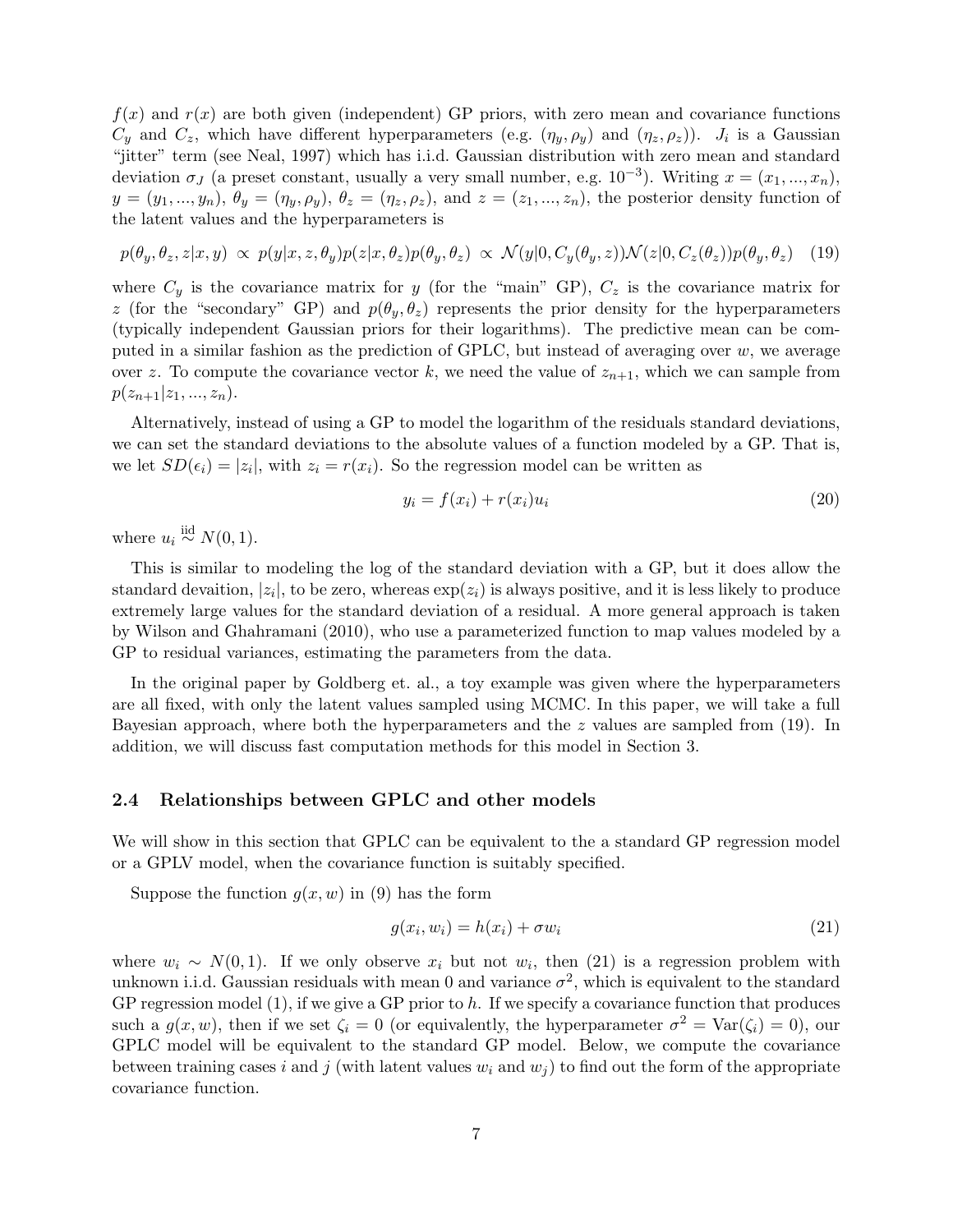Let's put a GP prior with zero mean and covariance function  $K_1(x_i, x_j)$  on  $h(x)$ . As usual, the  $w_i$ have independent  $N(0, 1)$  priors. Since the values of  $g(x, w)$  are a linear combination of independent Gaussians, they will have a Gaussian process distribution, conditional on the hyperparameters. Now the covariance between cases  $i$  and  $j$  is

$$
Cov[g(x_i, w_i), g(x_j, w_j)] = E[(h(x_i) + \sigma w_i)(h(x_j) + \sigma w_j)]
$$
  
= 
$$
E[h(x_i)h(x_j)] + \sigma^2 w_i w_j
$$
  
= 
$$
K_1(x_i, x_j) + \sigma^2 w_i w_j
$$
 (22)

Therefore, if we put a GP prior on  $g(x, w)$  with zero mean and covariance function

$$
K[(x_i, w_i), (x_j, w_j)] = K_1(x_i, x_j) + \sigma^2 w_i w_j \tag{23}
$$

the results given by GPLC will be equivalent to standard GP regression with covariance function  $K<sub>1</sub>$ . In practice, if we are willing to make the assumption that the residuals have equal variances (or know this as a fact), this modified GPLC model is not useful, since the complexity of handling latent variables computationally is unnecessary. However, consider a more general covariance function

$$
K[(x_i, w_i), (x_j, w_j)] = K_1[(x_i, w_i), (x_j, w_j)] + K_2[(x_i, w_i), (x_j, w_j)]
$$
\n(24)

where  $K_1[(x_i, w_i), (x_j, w_j)] = \exp(-\sum_{k=1}^p (x_{ik} - x_{jk})^2/\rho_k^2 - (w_i - w_j)^2/\rho_{p+1}^2)$  is a squared exponential covariance function with ARD, and  $K_2[(x_i, w_i), (x_j, w_j)] = \sum_{k=1}^p \gamma_k^2 x_{ik} x_{jk} + \gamma_{p+1}^2 w_i w_j$  is a linear covariance function with ARD. Then the covariance function (23) can be obtained as a limiting case of (24), when  $\rho_{p+1}$  goes to infinity in  $K_1$  and  $\gamma_1, ..., \gamma_p$  all go to zero. Therefore, we could use this more general model, and let the data choose whether to (nearly) fit the simpler standard GP model.

Similarly, if we believe that the function  $q(x, w)$  is of the form

$$
g(x, w) = h_1(x) + wh_2(x)
$$
\n(25)

with  $h_1$  and  $h_2$  independently having Gaussian Process priors with covariance functions  $K_1$  and  $K_2$ , we can use a GPLC model with a covariance function of the form

$$
K[(x_i, w_i), (x_j, w_j)] = K_1(x_i, x_j) + w_i w_j K_2(x_i, x_j)
$$
\n(26)

Now consider the alternative GPLV model (20): if we put independent GP priors on  $f(x_i)$  and  $r(x_i)$ , each with zero mean, and covariance functions  $K_1$  and  $K_2$ , respectively, then model (20) is equivalent to the modified GPLC model above with covariance function (26). The hyperparameters of  $K_1$  of both models should have the same posterior distribution, as would the hyperparameter of  $K_2$ . Notice that the two models have different latent variables: the latent variable in GPLC,  $w_i$ , is the value of the *i*th (normalized) residual; the latent variable in GPLV is  $z_i = r(x_i)$ , which is plus or minus the standard deviation of the ith residual.

## 3 Computation

Bayesian inference for GP models is based on the posterior distribution of the hyperparameters and the latent variables. Unfortunately this distribution is seldom analytically tractable. We usually use Markov Chain Monte Carlo to sample the hyperparameters and the latent values from their posterior distribution.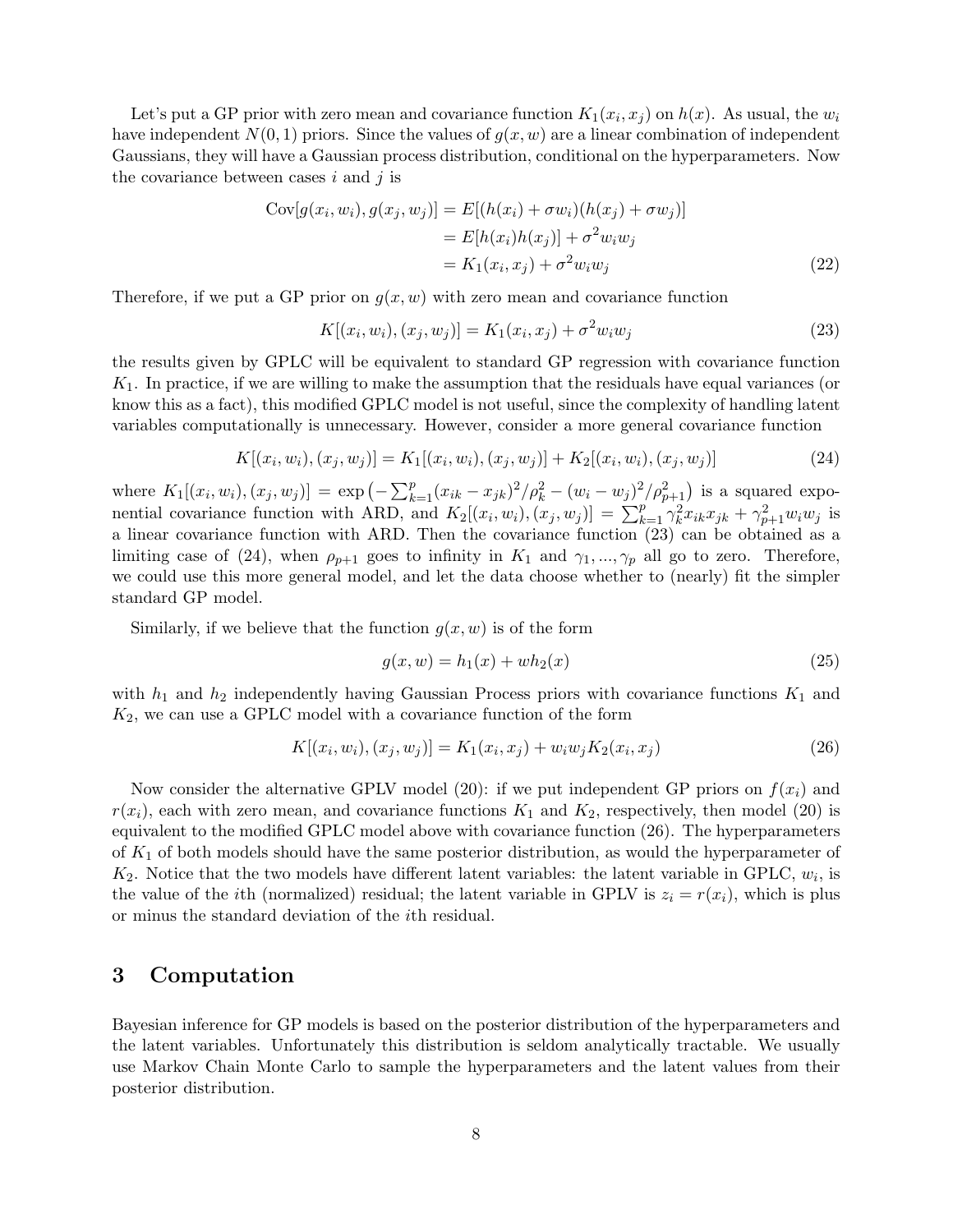#### 3.1 Overview of methods

Common choices of MCMC method include the classic Metropolis algorithm (Metropolis et. al, 1953) and slice sampling (Neal, 2003). The Metropolis sampler is easy to implement, but for high-dimensional distributions, it is generally hard to tune. We can update all the parameters at each iteration using a multivariate proposal distribution (e.g.  $N(0, D)$ ) where D is diagonal), or we can update one parameter at a time based on a univariate proposal distribution. Either way, to contruct an efficient MCMC method we have to assign an appropriate value for the proposal standard deviation (a "tuning parameter") for each hyperparameter or latent variable so that the acceptance rate on each variable is neither too big nor too small (generally, between 20% and 80% is acceptable, though the optimal value is typically unknown). There is generally no good way to find out what tuning parameter value is the best for each variable other than trial and error. For high-dimensional problems, tuning the chain is very difficult. Using squared exponential covariance function, our model GPLC has  $D = n + p + 3$  variables (including hyperparameters and latent variables), and the GPLV model has  $D = n + 2p + 2$  variables.

Slice sampling, on the other hand, although slightly more difficult to implement, is relatively easier to tune. It does also have tuning parameters (one can control the step-out size and the number of step-outs), but the performance of the chain is not very sensitive to the tuning parameters. Figure 2.7 of Thompson (2011) demonstrates that step-out sizes from 1 to 1000 all lead to similar computation time, while a change in proposal standard deviation from 1 to 1000 for a Metropolis sampler can result in a MCMC which is 10 to 100 times slower. In this paper, we use univariate step-out slice sampling for regular GP regression models and GPLC models. For GPLV, since the latent values are highly correlated, regular Metropolis and slice samplers do not work well. We will give a modified Metropolis sampler than works better than both of these simpler samplers.

#### 3.2 Major computations for GP models

Evaluating the log of the posterior probability density of a GP model is typically dominated by computating the covariance matrix,  $C$ , and finding the Cholesky decomposition of  $C$ , with complexities  $pn^2$  and  $n^3$ , respectively.

For both standard GP models and GPLV models, updates of most of the hyperparameters require that the covariance matrix  $C$  be recomputed, and hence also the Cholesky decomposition (denoted as chol(C)). For GPLC, when the *i*th latent variable is updated, most of C is unchanged, except for the *i*th row and *i*th column. This change requires a rank-n update on the Cholesky decomposition, which is almost as costly as as finding the Cholesky decomposition for a new C.

Things are slightly more complicated for GPLV, since the model consists of two GPs, with two covariance matrices. When one of the hyperparameters for the main GP (denoted as  $\theta_y$ ) is changed, the covariance matrix for the main GP,  $C_y$ , is changed, and thus chol( $C_y$ ) has to be recomputed. However,  $C_z$ , the covariance matrix for the secondary GP, remain unchanged. When one of  $\theta_z$ , the hyperparameters of the secondary GP is changed,  $C_y$  (and chol $(C_y)$ ) remain unchanged, but  $C_z$  and  $\text{chol}(C_z)$  must be recomputed. When one of the latent values, say the *i*th, is changed,  $C_z$  remains unchanged as it only depends on x and  $\theta_z$ , but the *i*th entry on the diagonal of  $C_y$  is changed. This minor change to  $C_y$  requires only a rank-1 update (Sherman et. al, 1950), with complexity  $n^2$ .

We list the major operations for the GP models discussed in this paper in Table 1.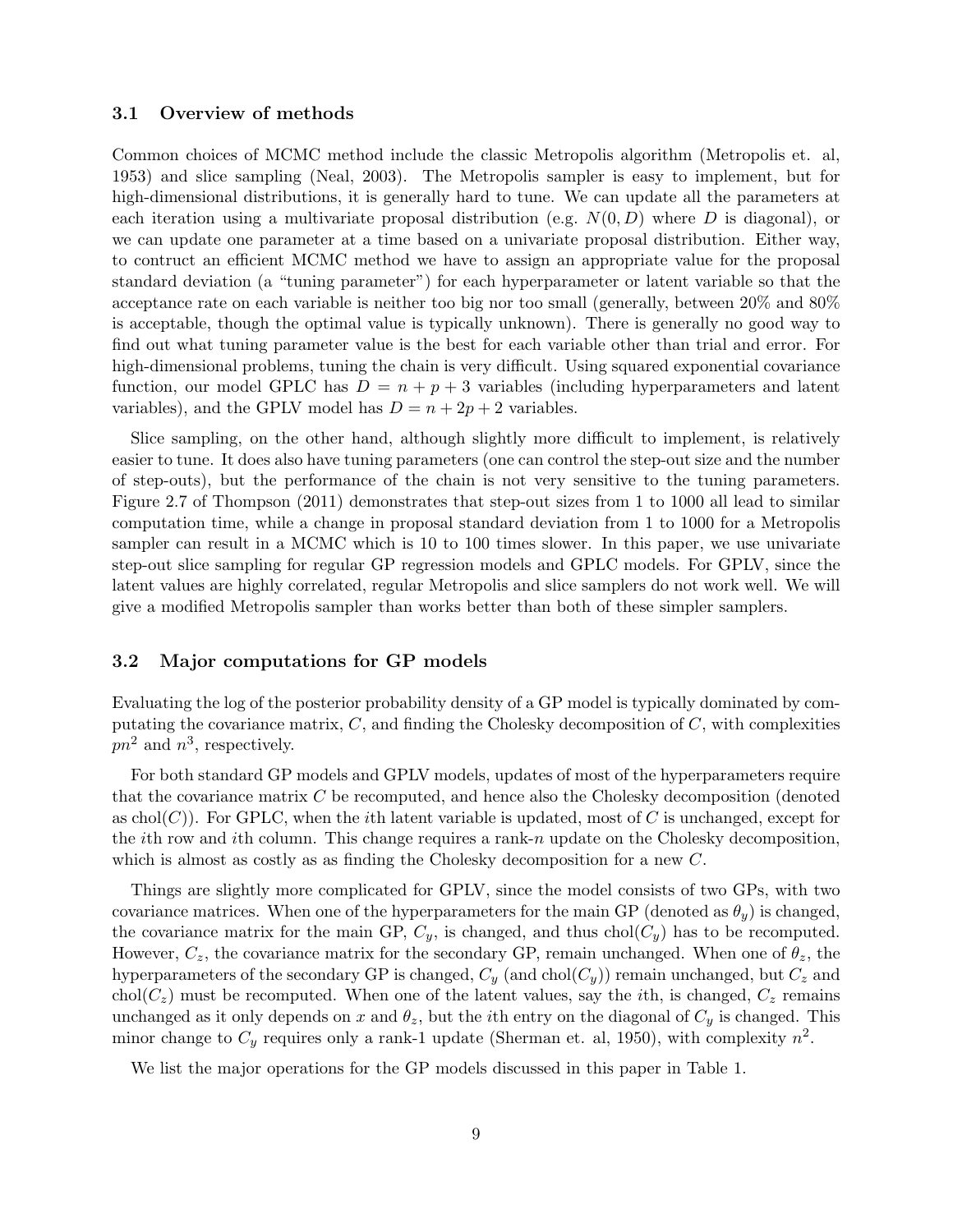|             |                         | one hyperparameter                           | one latent variable        |  |
|-------------|-------------------------|----------------------------------------------|----------------------------|--|
| <b>STD</b>  | Operation               | $C, \text{chol}(C)$                          |                            |  |
|             | Complexity              | $pn^2, n^3$                                  |                            |  |
|             | $#$ of such operations  | $p+2$                                        |                            |  |
| <b>GPLC</b> | Operation               | $C, \text{chol}(C)$                          | $1/n$ of C, all of chol(C) |  |
|             | Complexity              | $\overline{pn^2, n^3}$                       | $pn, n^3$                  |  |
|             | $#$ of such operations  | $p+3$                                        | $\, n$                     |  |
| <b>GPLV</b> | Operation               | $C_y$ , chol $(C_y)$ or $C_z$ , chol $(C_z)$ | rank-1 update $C_u$        |  |
|             | Complexity              | $pn^2, n^3$                                  | $n^{\epsilon}$             |  |
|             | $\#$ of such operations | $2p + 2$                                     | $\, n$                     |  |

Table 1: Major operations needed when hyperparameters and latent variables change in GP models.

#### 3.3 A modified Metropolis sampler for GPLV

Neal (1998) describes a method for updating latent variables in a GP model that uses a proposal distribution that takes into account the correlation information. This method proposes to change the current latent values,  $z$ , to a  $z'$  obtained by

$$
z' = (1 - a^2)^{1/2} z + aLu \tag{27}
$$

where  $\alpha$  is a small constant (a tuning parameter, typically slightly greater than zero),  $L$  is the lower triangular Cholesky decomposition for  $C_z$ , the covariance matrix for the  $N(0, C_z(\theta_z))$  prior for z, and u is a random vector of i.i.d. standard normal values. The transition from z to z' is reversible, and leaves the prior for  $z$  invariant. Because of this, the Metropolis-Hastings acceptance probability for these proposals depends only on the ratio of likelihoods for  $z'$  and z.

We will use this method to develop a sampling strategy for GPLV. Recall the unnormalized posterior distribution for the hyperparameters and latent values is given by

$$
p(\theta_y, \theta_z, z | x, y) = \mathcal{N}(y | 0, C_y(\theta_y, z)) \mathcal{N}(z | 0, C_z(\theta_z)) p(\theta_y, \theta_z)
$$

To obtain new values  $\theta'_y$ ,  $\theta'_z$  and z' based on current values  $\theta_y$ ,  $\theta_z$  and z, we can do the following:

- 1. For each of the hyperparameters in  $\theta_y$  (i.e. those associated with the "main" GP), do an update of this hyperparameter (for instance a Metropolis or slice sampling update). Notice that for each of these updates we need to recompute chol( $C_y$ ), but not chol( $C_z$ ), since  $C_z$ does not depend on  $\theta_y$ .
- 2. For each of the hyperparameters in  $\theta_z$  (i.e. those for the "secondary" GP):
	- (a) Do an update of this hyperparameter (e.g. with Metropolis or slice sampling). We need to recompute chol( $C_z$ ) for this, but not chol( $C_y$ ), since  $C_y$  does not depend on  $\theta_z$ .
	- (b) Update all of z with the proposal described in (27). We need to recompute chol( $C_y$ ) to do this, but not chol( $C_z$ ), since  $C_z$  depends only on  $\theta_z$  but not z. We repeat this step for m times (a tuning parameter) before moving to the next hyperparameter in  $\theta_z$ .

In this scheme, the hyperparameters  $\theta_y$  and  $\theta_z$  are not highly correlated and hence are relatively easy to sample using the Metropolis algorithm. The latent variables z are highly correlated. Because updating the z-values is hard, we try to update them as much as possible. Notice that  $C_z$  depends only on x and  $\theta_z$ , so a change of z will not result in a change of  $C_z$ . Hence once we update a component of  $\theta_z$  (and obtain a new  $C_z$ ), it makes sense to do  $m > 1$  updates on z before updating another z-hyperparameter.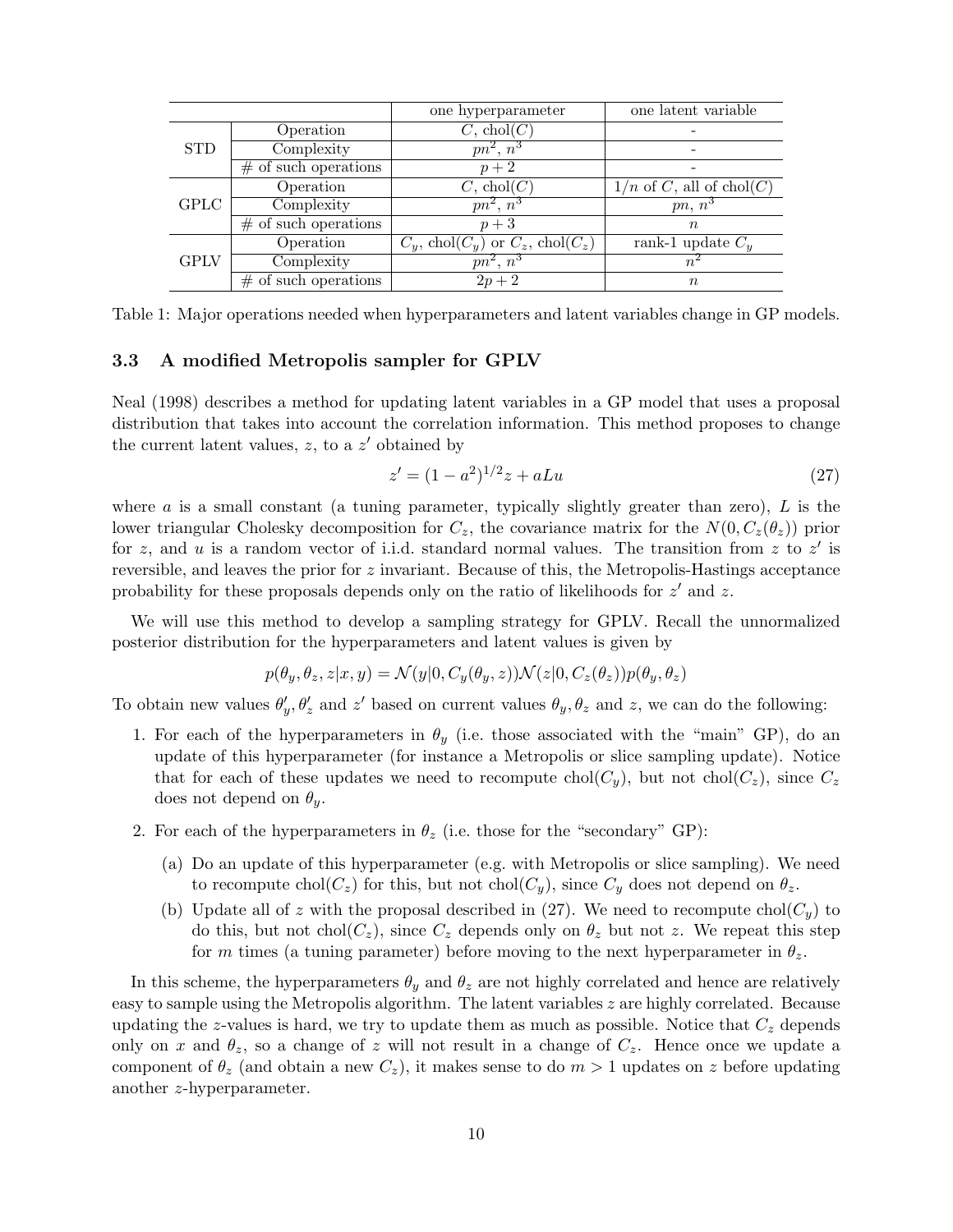## 4 Experiments

We will compare our GPLC model with Goldberg et. al.'s GPLV model, and with a standard GP regression model having Gaussian residuals of constant variance.

#### 4.1 Datasets

We use four synthetic datasets, with one or three covariates, and Gaussian or non-Gaussian residuals, as summarized below:

| Dataset | $\boldsymbol{\eta}$ | True function | Residual SD     | Residual distribution |
|---------|---------------------|---------------|-----------------|-----------------------|
|         |                     | (x,           | $\cdot x$       | Gaussian              |
| ГſЭ     |                     | (x)           | $\cdot x$       | non-Gaussian          |
| M 1     | റ                   | q(x)          | s(x)            | Gaussian              |
| M9      | ິ                   | q(x)          | $\cdot x$<br>st | non-Gaussian          |

Datasets U1 and U2 both have one covariate, which is uniformly drawn from [0,1], and the true function is

$$
f(x_i) = [1 + \sin(4x_i)]^{1.1}
$$

For U1, the response  $y_i = f(x_i) + \epsilon_i$  is contaminated with a Gaussian noise,  $\epsilon_i$ , with inputdependent standard deviation

$$
SD(\epsilon_i) = r(x_i) = 0.2 + 0.3 \exp[-30(x_i - 0.5)^2]
$$

For U2, the response has a non-Gaussian residual,  $\omega$ , with a location-scale extreme value distribution,  $EV(\mu, \sigma)$  (see Leadbetter et. al., 2011), with probability density  $(1/\sigma)e^{(\omega-\mu)/\sigma}$  exp  $(-e^{(\omega-\mu)/\sigma})$ . The mean of  $\omega$  is  $E(\omega) = \mu + \sigma \gamma$ , where  $\gamma = 0.5772...$  is the Euler's constant. The variance of  $\omega$ is  $Var(\omega) = \pi^2 \sigma^2/6$ . We translate and scale the EV residuals so that their mean is zero and their standard deviation is  $r(x)$  (same as those of  $\epsilon$  in U1). The density curve of a EV residual with mean 0 and variance 1 is shown in Figure 3.



Figure 3: Density curve of extreme value residual with mean 0 and variance 1.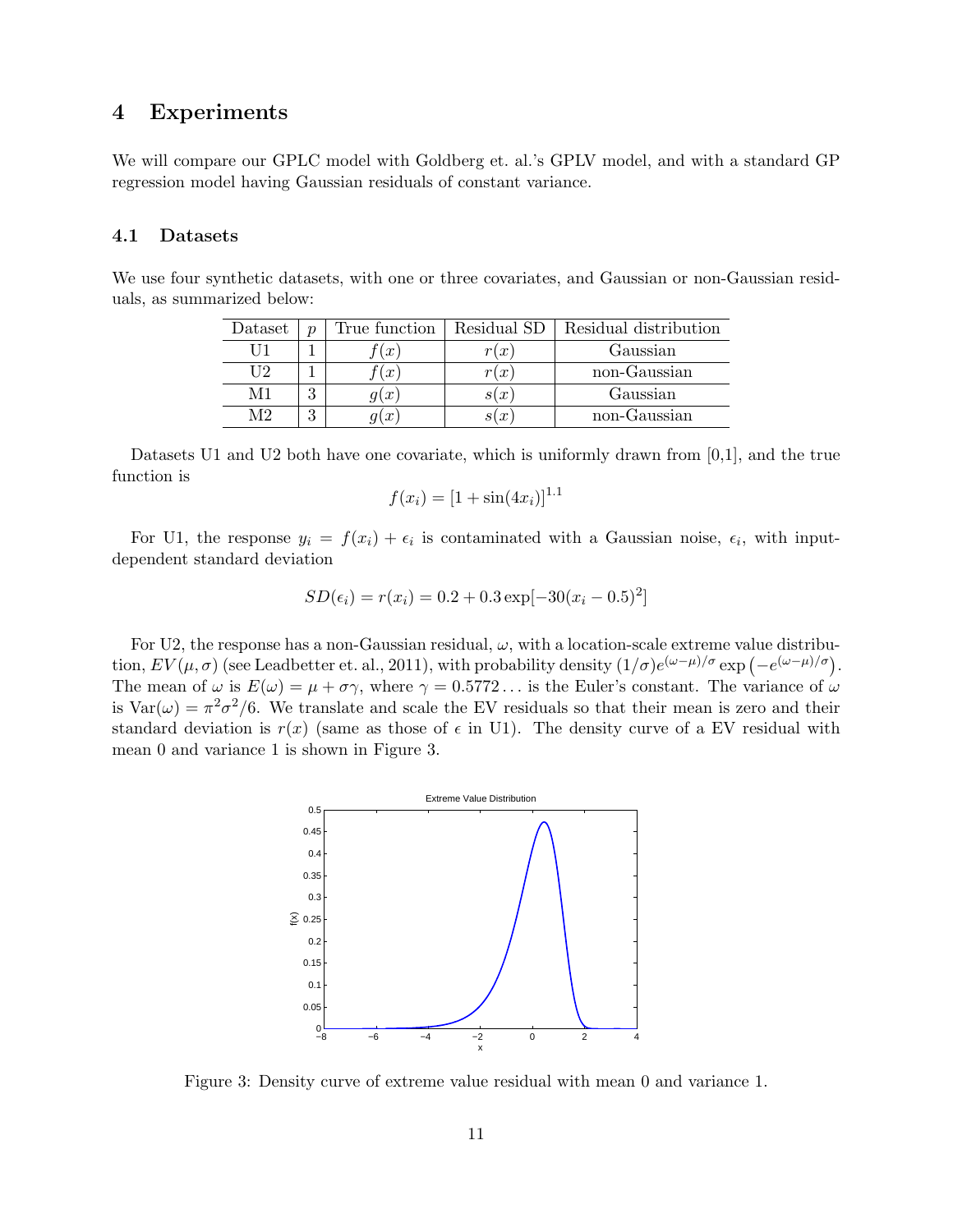Datasets M1 and M2 both have three independent, standard normal covariates, denoted as  $x = (x_1, x_2, x_3)$ . The true function is

$$
g(x) = [1 + \sin(x_1/1.5 + 2)]^{0.9} - [1 + \sin(x_2/2 + x_3/3 - 2)]^{1.5}
$$

As we did for U1 and U2, we add Gaussian residuals to M1 and extreme value residuals to M2. For both M1 and M2, the standard deviations of these residuals depend on the input covariates as follows:

$$
s(x) = 0.1 + 0.4 \exp[-0.2(x_1 - 1)^2 - 0.3(x_2 - 2)^2] + 0.3 \exp[-0.3(x_3 + 2)^2]
$$

#### 4.2 Predictive performance of the methods

For each dataset (U1, U2, M1, and M2), we randomly generated 10 different training sets (using the same program but different random seeds), each with  $n = 100$  observations, and a test dataset with  $N = 5000$  observations. We obtained MCMC samples using the methods described in the previous section, dropping the initial 1/4 samples as burn-in, and used them to make predictions for the test cases.

In order to evaluate how well each model does in terms of the mean of its predictive distribution, we computed the mean squared error (MSE) with respect to the true function values  $f(x_i)$  as follows

$$
MSE(\hat{y}) = \frac{1}{N} \sum_{i=1}^{N} (\hat{y}_i - f(x_i))^2
$$
\n(28)

where  $\hat{y}_1, \ldots, \hat{y}_N$  are the predicted responses for test cases. We also computed the average negative log-probability density (NLPD) of the responses in the test cases, as follows

NLPD(
$$
\hat{y}
$$
) =  $-\frac{1}{N} \sum_{i=1}^{N} \log \left( \frac{1}{M} \sum_{j=1}^{M} \psi(y^{(i)} | \hat{\mu}_{ij}, \hat{\sigma}_{ij}^2) \right)$  (29)

where  $\psi(\cdot|\mu, \sigma^2)$  denotes the probability density for  $N(\mu, \sigma^2)$ ,  $\hat{\mu}_{ij}, \hat{\sigma}_{ij}^2$  is the predictive mean and variance for test case  $y^{(i)}$  using the hyperparameters and latent variables from the jth MCMC iteration, and M is the number of MCMC samples used for prediction.

We give pairwise comparison of the MSE and the NLPD in Figures 4, 5, 6, and 7. These plots show that both GPLC and GPLV give smaller NLPD values than the standard GP model for all datasets. At least for the multivariate datasets, GPLC and GPLV also give smaller MSEs than the standard GP model. This shows that both GPLC and GPLV can be effective for heteroscedastic regression problems.

Comparing GPLC and GPLV, we notice that for datasets with Gaussian residuals, GPLC is almost as good as GPLV (except for the NLPDs for U1, where GPLV gives smaller values 8 out of 10 times), while for non-Gaussian residuals, GPLC is the clear winner, giving MSEs and NLPDs that are smaller than for GPLV most of the time. The numerical MSE and NLPD values are listed in the Appendix.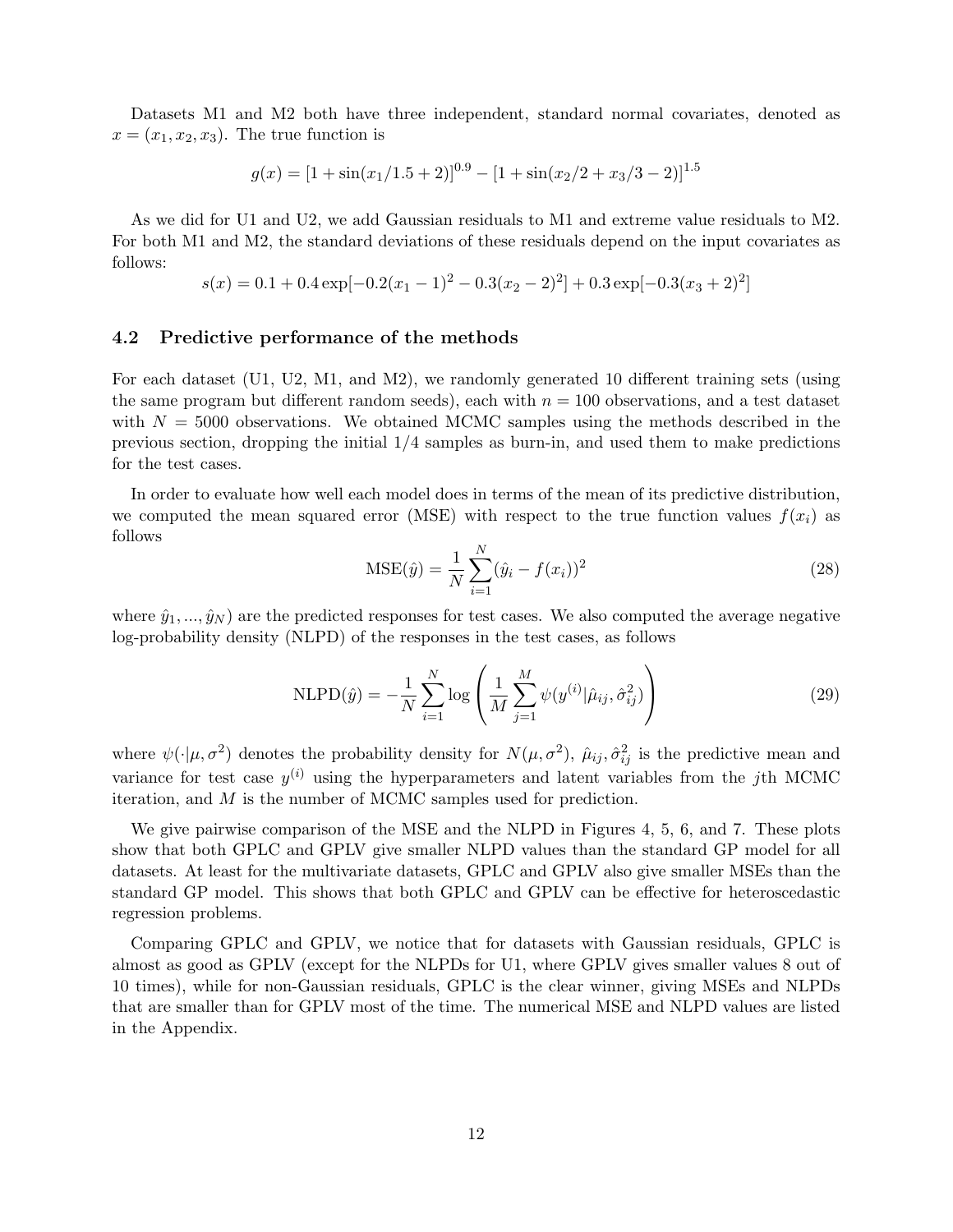

Figure 4: Dataset U1: Pairwise comparison of methods using NLPD(Left) and MSE(right)



Figure 5: Dataset U2: Pairwise comparison of methods using NLPD(Left) and MSE(right)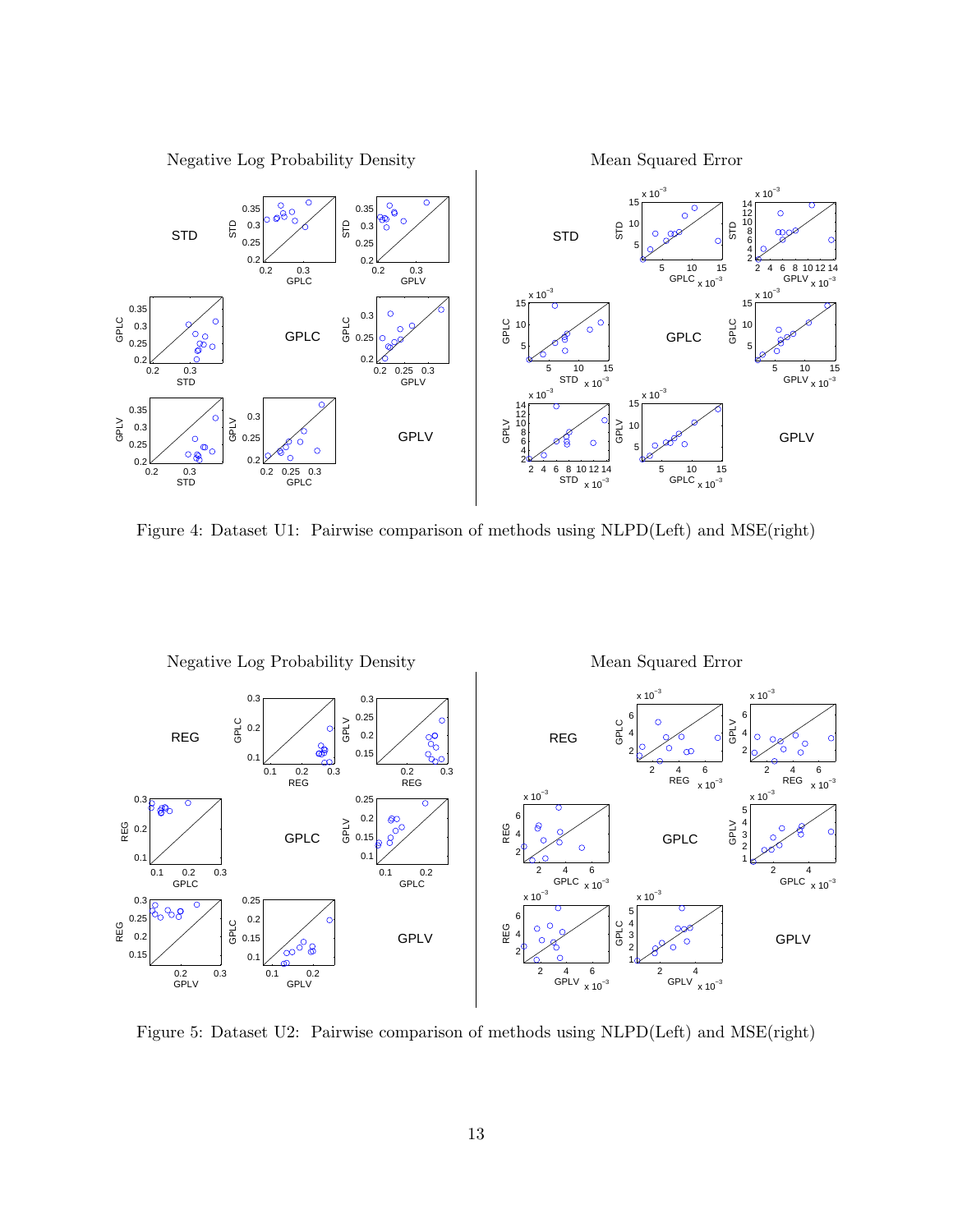

Figure 6: Dataset M1: Pairwise comparison of methods using NLPD(Left) and MSE(right)



Figure 7: Dataset M2: Pairwise comparison of methods using NLPD(Left) and MSE(right)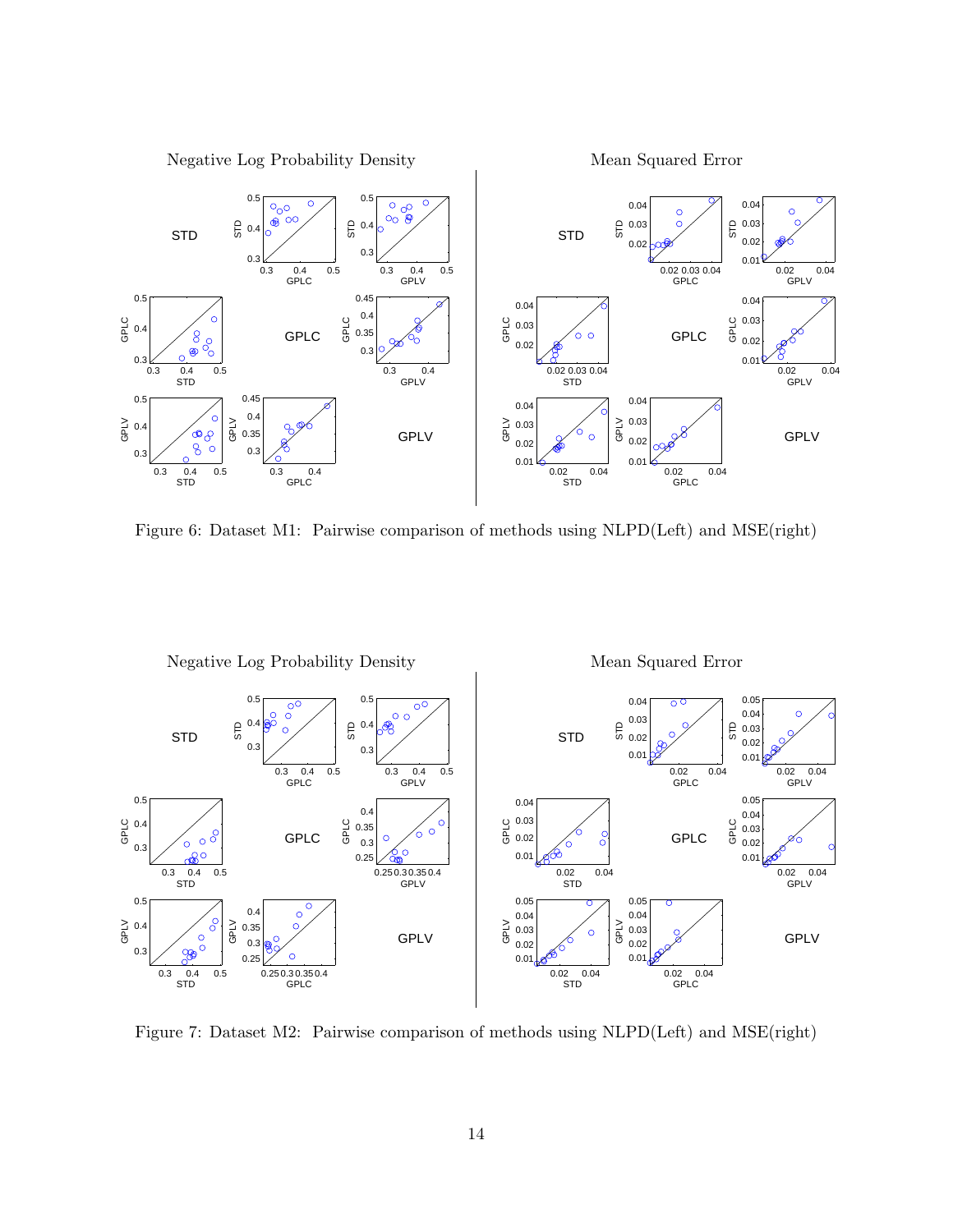#### 4.3 Comparison of MCMC methods for GPLV models

To test whether or not the modified Metropolis sampler described in Section 3.3 is effective, we compare it to two standard samplers, which update the latent values one by one using either the Metropolis algorithm or the univariate step-out slice sampler. The Metropolis algorithm is used to update the hyperparameters in all of the three samplers. The significant computations are listed in Table 2.

We adjust the tuning parameters so that the above samplers are reasonably efficient. For the slice sampler, we use a slice width of 1, and allow indefiite stepping-out. For the univariate Metropolis sampler, we adjust the standard deviations of the Gaussian proposals so that the acceptance rate of each parameter variable is around 50%. For the modified Metropolis sampler, we set  $a = 0.3$ and  $m = 40$ . The acceptance rate for  $z_i$  is around 1.4%, but since we sample  $z_i$  40 times for each iteration, we have about 60% of chance to get a new value of  $z_i$  while all hyperparameters are updated once.

The efficiency of an MCMC method is usually measured by the autocorrelation time,  $\tau$ , of values from the chain it produces (see Neal, 1993):

$$
\tau = 1 + 2 \sum_{i=1}^{\infty} \gamma_i \tag{30}
$$

where  $\gamma_i$  is the lag-*i* autocorrelation. Roughly speaking, the autocorrelation time is the number of iterations a sampler needs to obtain another nearly uncorrelated sample.

With an MCMC sample of size M, we can only estimate sample autocorrelations  $\hat{\gamma}_i$  up to  $i = M - 1$ , and since these estimates are all noisy, we usually estimate  $\tau$  from a more limited set of autocorrelations, as follows:

$$
\hat{\tau} = 1 + 2 \sum_{i=1}^{k} \hat{\gamma}_i \tag{31}
$$

where k is a cut-off point where  $\hat{\gamma}_i$  seems to be nearly 0 for all  $i > k$ ,

In our experiment, we will consider the autocorrelation time of both the hyperparameters and the latent variables. The model has four hyperparameters  $(\eta_y, \rho_y \text{ and } \eta_z, \rho_z)$ , so it is not too difficult to look at all of them. But there are  $n = 100$  latent variables, each with its own autocorrelation time. Instead of comparing all of them one by one, we will compare the autocorrelation time of the sum of the latent variables as well as the sum of the squares of the latent variables.

Another measure of sampler efficiency is the time it takes for a sampler to reach equilibrium, i.e. the stationary distribution of the Markov chain. This is often referred to as the Markov chain "mixing time" (denoted as  $T_M$ ). Theoretical bound of mixing rate can be found for some classical

|                     |                         | $\sigma_{ii}$        | H ~                  |                        |
|---------------------|-------------------------|----------------------|----------------------|------------------------|
| Modified Metropolis | Operation               | $C_y$ , chol $(C_y)$ | $C_z$ , chol $(C_z)$ | $C_y$ , chol $(C_y)$   |
|                     | $\#$ of such operations | $n+1$                | $p+1$                | $m(p+1)$               |
| Metropolis/Slice    | Operation               | $C_y$ , chol $(C_y)$ | $C_z$ , chol $(C_z)$ | rank-1 up chol $(C_u)$ |
|                     | $\#$ of such operations |                      |                      |                        |

Table 2: Major operations of the MCMC methods for GPLV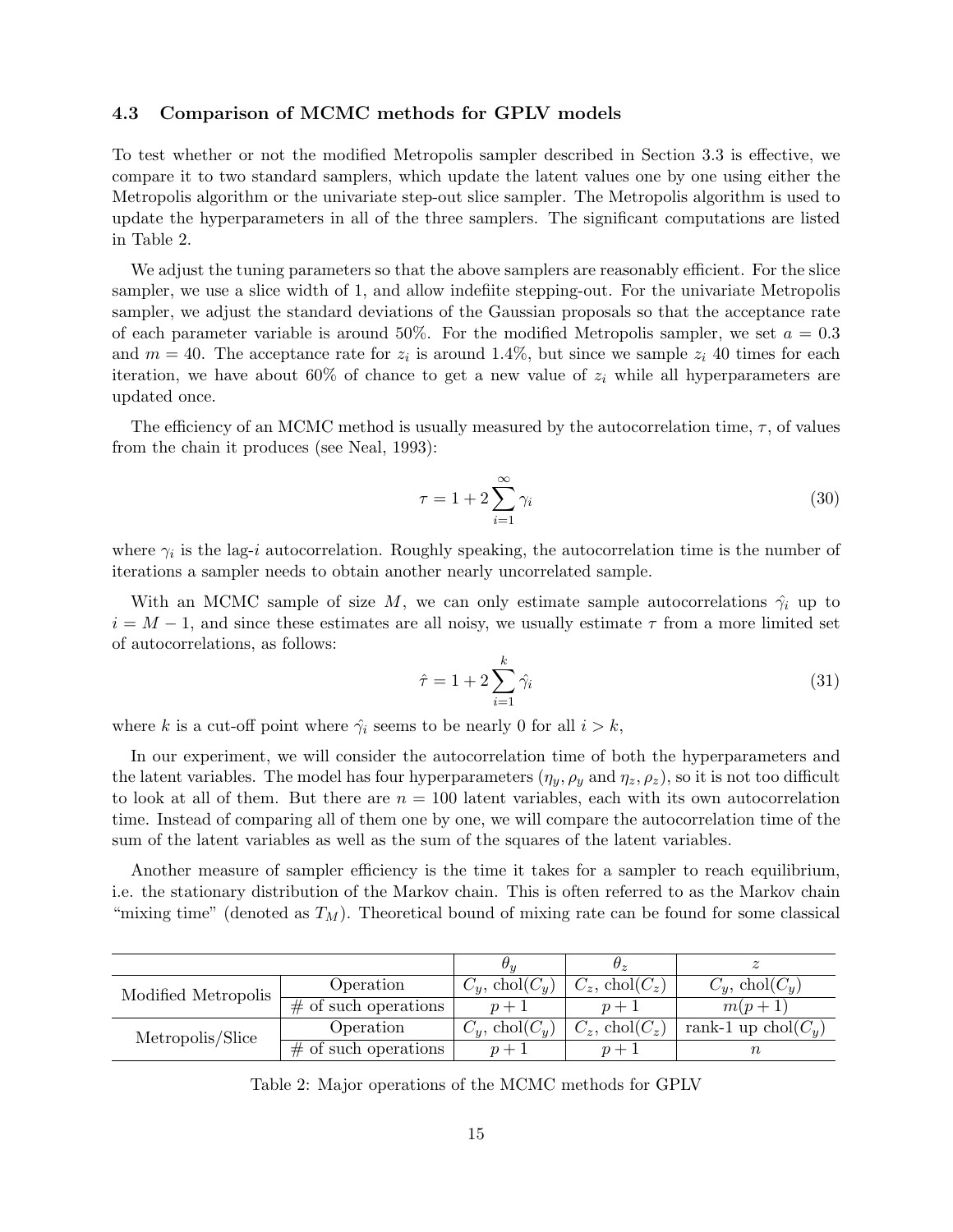|                     | $\tilde{\phantom{a}}$ |            |          |          |       |       |  |
|---------------------|-----------------------|------------|----------|----------|-------|-------|--|
|                     | $\eta_{u}$            | $\rho_{u}$ | $\eta_z$ | $\rho_z$ | $z_i$ | $z^2$ |  |
| Modified Metropolis | 3.06                  | 4.92       | 3.09     | 10.63    | 0.32  | 0.46  |  |
| Metropolis          | 2.81                  | 11.21      | 2.73     | 27.26    | 13.78 | 13.92 |  |
| Slice               | 13.37                 | 16.71      | 11.85    | 23.65    | 37.81 | 53.81 |  |

Table 3: Autocorrelation times (adjusted for computation time) of MCMC methods for GPLV.

algorithms, however, in practice, the mixing time of a sophisticated sampler is usually very difficult to determine. It is common practice to look at trace plots of log-probability density values to decide whether or not a chain has reached equilibrium (this is usually how the number of "burn-in" iterations is decided).

The mixing time and the autocorrelation time usually agree in the sense that a sampler that takes less time to get a new uncorrelated sample can usually achieve equilibrium faster, and vice versa, though this is not always the case.

Note both autocorrelation time  $\tau$  and mixing time  $T_M$  take the number of iterations of the a Markov chain as their unit of measurement. However, the CPU time required for an iteration differs between samplers. For a fair comparison, we adjust  $\tau$  by multiplying it with the average CPU time per iteration. The result, which we denote as  $\tilde{\tau}$ , measures the CPU time a sampler needs to obtain an uncorrelated sample. To fairly compare mixing times using trace plots, we will adjust the number of iterations in the plots so that each entire trace takes the same amount of time.

We run the three samplers five times, starting from the same point (the prior mean) but with different random seeds. The average adjusted autocorrelation times are listed in Table 3. The modified Metropolis sampler significantly outperforms the others at sampling the latent variables: it is about 50 to 100 times faster than the regular Metropolis sampler and slice sampler. For the hyperparameters, however, the modified Metropolis sampler gives roughly the same autocorrelation times as the regular Metropolis sampler does. Both of them seems to work better than slice sampler, but the difference is much smaller than the difference in sampling latent variables. Figure 8 shows selected autocorrelation plots from one of the five runs (adjusted for computation time).

Figure 9 gives the trace plots of the three methods for one of the five runs (other runs are similar). The bottom plot is the trace of log-probability density values of the initial 400 iterations of the slice sampler. The middle plot shows the initial iterations of the regular Metropolis sampler, with the number adjusted to take the same time as the 400 slice sampler iterations. The top plot shows the initial iterations of the modified Metropolis sampler, again taking the same computation time.

It is clear that the modified Metropolis takes the least time to mix. Starting from the prior mean (which seem to be a reasonable initial point), with log-probability density (LPD) value of approximately −13, the modified Metropolis method immediately pushes the LPD to 70 at the second step, and then soon declines slightly to what appears to be the equilibrium distribution. The other two methods move take much more time to reach this equilibrium distribution, with the simple Metropolis and slice sampling methods taking roughly the same amount of time.

We conclude that the modified Metropolis is the best of these MCMC method — the fastest to reach equilibrium, the best at sampling latent values thereafter, and at least as good at sampling hyperparameters.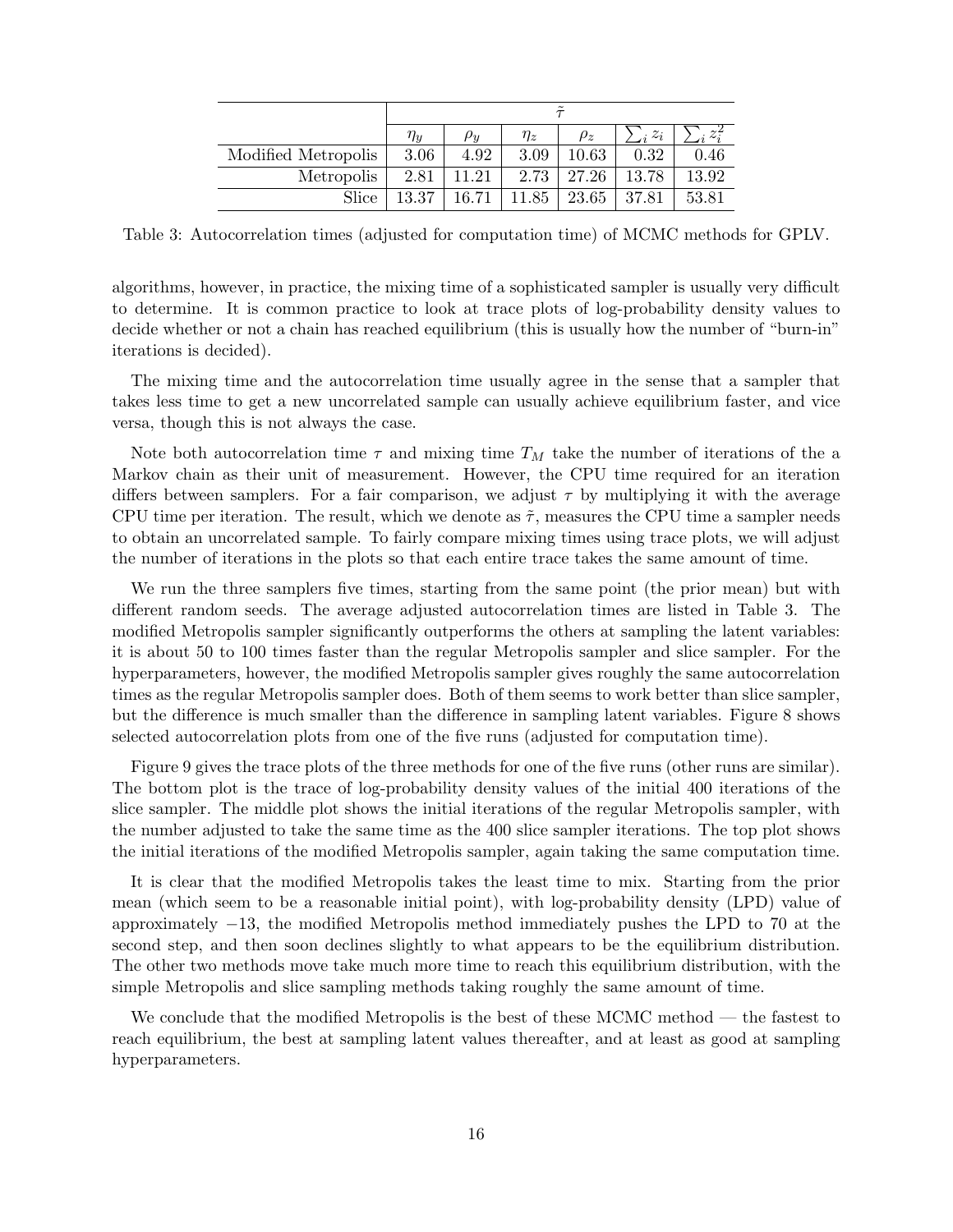

Figure 8: Selected autocorrelation plots for MCMC methods for GPLV (with horizontal scales that adjust for computation time).



Figure 9: Trace plots of log posterior density for MCMC methods for GPLV.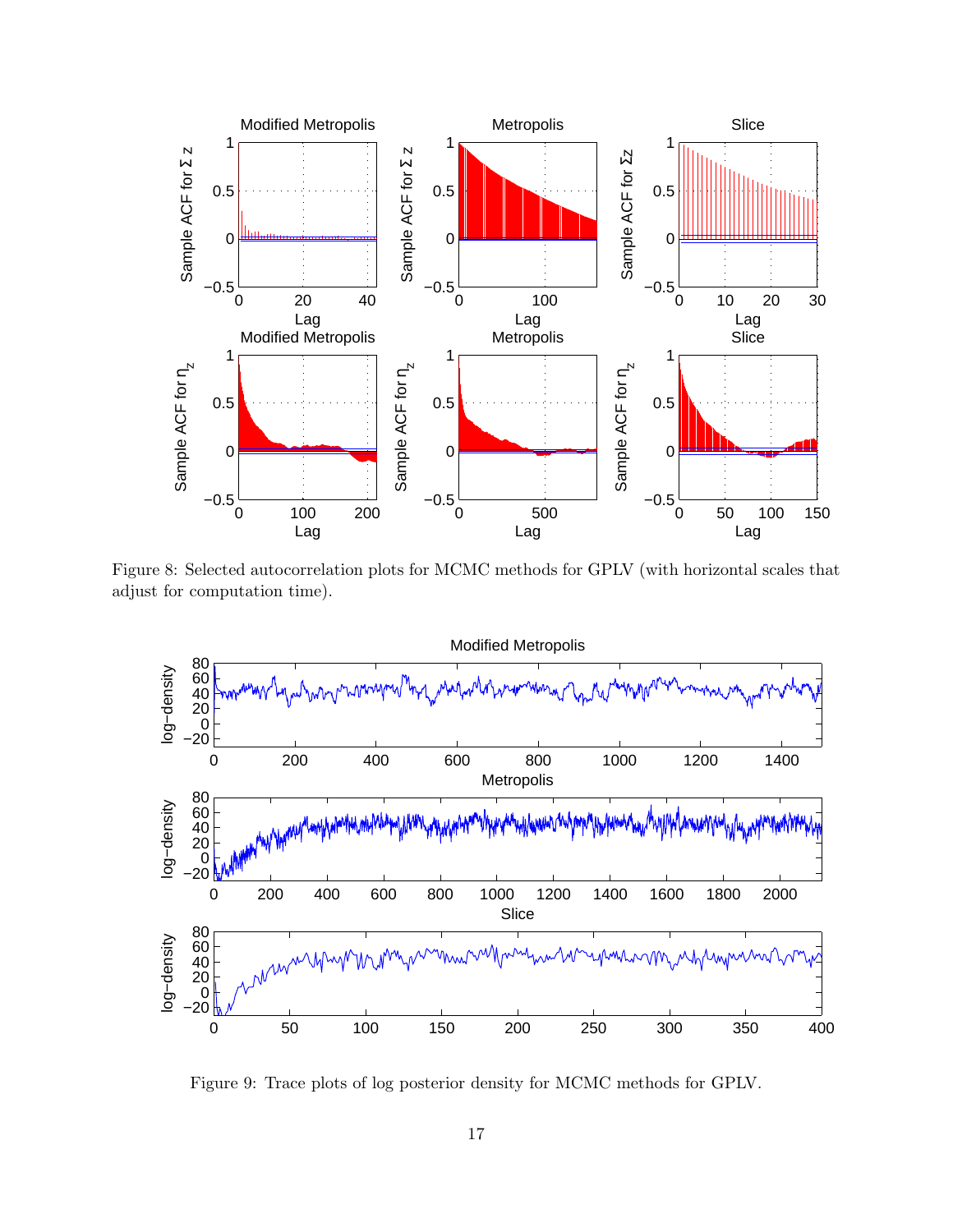In a simpler context — financial time series where no "main" GP is needed, since the mean response can be taken to be always zero — Wilson and Ghahramani (2010) use the "elliptical slice sampling" method of Murray, et. al. (2010) to sample latent values that determine the variances of observations. Elliptical slice sampling is related to the modified Metropolis method above. It would be interesting to see how they compare in a general regression context.

## References

- Goldberg, P. W. and Williams, C. K. I. and Bishop, C. M. (1998) "Regression with Input-dependent Noise: A Gaussian Process Treatment", Advances in Neural Information Processing Systems 10., the MIT Press.
- Leadbetter, M.R., Lindgren, G. and Rootzen, H. (1983). "Extremes and related properties of random sequences and processes." Springer-Verlag. ISBN 0-387-90731-9.
- Metropolis, N. and Rosenbluth, A.W. and Rosenbluth, M.N. and Teller, A.H. and Teller, E. (1953) "Equations of State Calculations by Fast Computing Machines", Journal of Chemical Physics vol. 21, pp. 1087-1092.
- Murray, I., Adams, R. P., and MacKay, D. J. C. (2010) "Elliptical slice sampling", AISTATS 2010, in JMLR W&CP, 9:541-548.
- Neal, R. M. (1993), "Probabilistic Inference Using Markov Chain Monte Carlo Methods", Technical Report, Dept. of Computer Science, University of Toronto, CRG-TR-93-1, Available from http://www.utstat.utoronto.ca/~radford
- Neal, R. M. (1997), "Monte Carlo implementation of Gaussian process models for Bayesian regression and classification", Technical Report, Dept. of Statistics, University of Toronto, no. 9702, Available from http://www.utstat.utoronto.ca/~radford
- Neal, R. M. (1998), "Regression and Classification Using Gaussian Process Priors", Bernardo, J. M. (editor) Bayesian Statistics 6, Oxford University Press, pp. 475-501
- Neal, R. M. (2003), "Slice sampling", Annals of Statistics, vol. 11, pp. 125-139
- Rasmussen, C. E. and Williams, C. K. I. (2006), Gaussian Processes for Machine Learning, the MIT Press, ISBN 026218253X,
- Sherman, J. and Morrison, W. J. (1950). "Adjustment of an Inverse Matrix Corresponding to a Change in One Element of a Given Matrix", Annals of Mathematical Statistics 21 (1) pp. 124-127.
- Thompson, M., (2011). "Slice sampling with multivariate steps", Doctoral Thesis, Department of Statistics, University of Toronto
- Wilson, A. G. and Ghahramani, Z. (2010) "Copula processes", Advances in Neural Information Processing Systems (NIPS 2010)